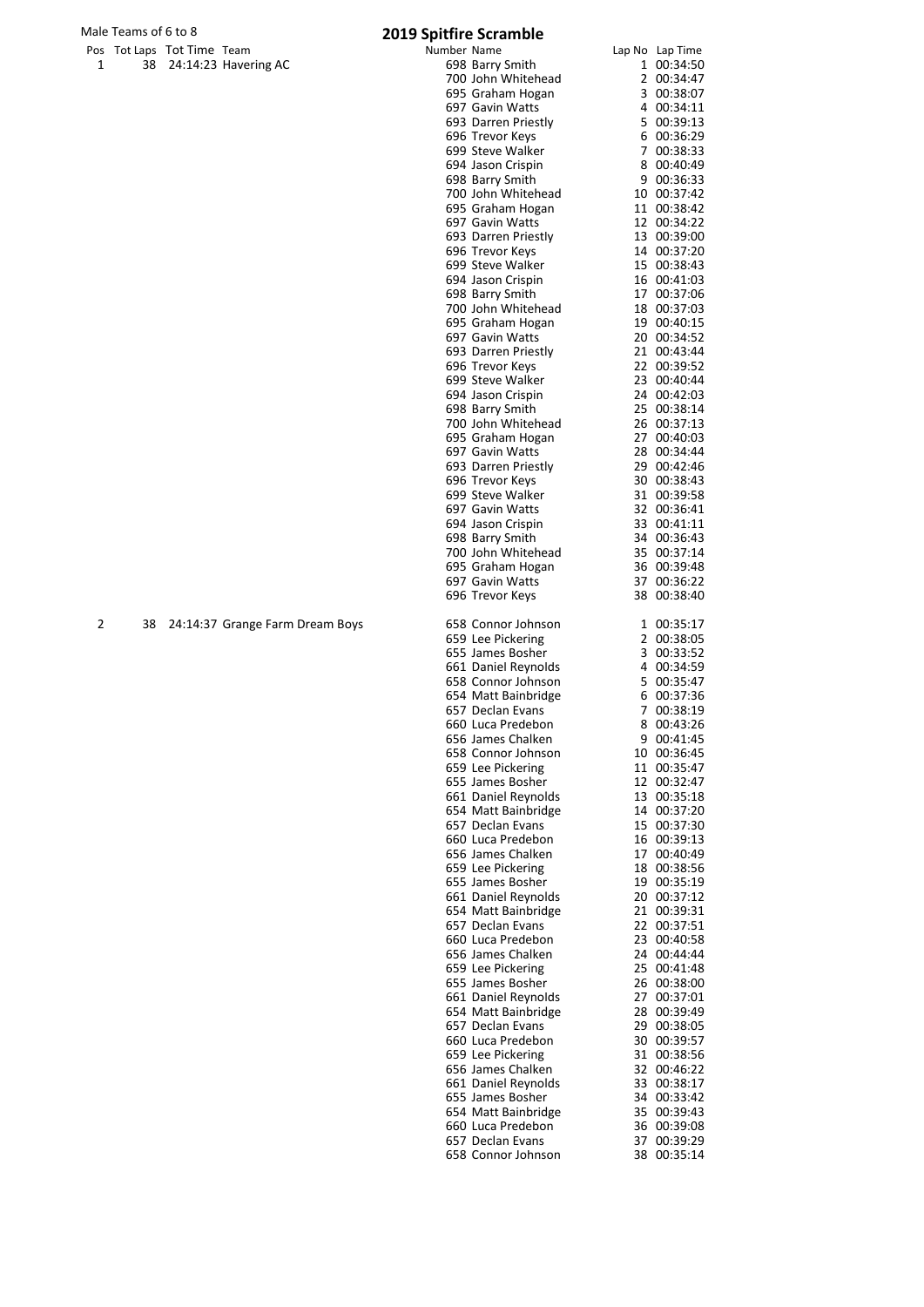# Male Teams of 6 to 8<br>
Pos Tot Laps Tot Time Team **2019 Spitfire Scramble**

| . | . <b>.</b> |                          |
|---|------------|--------------------------|
|   |            | 31 24:05:25 Green Racers |

|   | viale Teariis of 6 to 8 |                            |                           | 2019 Spitfire Scramble |                                       |                            |
|---|-------------------------|----------------------------|---------------------------|------------------------|---------------------------------------|----------------------------|
|   |                         | Pos Tot Laps Tot Time Team |                           | Number Name            |                                       | Lap No Lap Time            |
| 3 |                         |                            | 31 24:05:25 Green Racers  |                        | 670 Tony Panton                       | 1 00:40:50                 |
|   |                         |                            |                           |                        | 676 Johnny Le Roux                    | 2 00:42:09                 |
|   |                         |                            |                           |                        | 671 James Coker                       | 3 00:40:50                 |
|   |                         |                            |                           |                        | 673 Patrick Thoeung                   | 4 00:42:00                 |
|   |                         |                            |                           |                        | 672 Peter Jackson                     | 5 00:44:26                 |
|   |                         |                            |                           |                        | 674 Paul Newland                      | 6 00:50:38                 |
|   |                         |                            |                           |                        | 675 Mark Eost                         | 7 00:58:26                 |
|   |                         |                            |                           |                        | 670 Tony Panton                       | 8 00:41:39                 |
|   |                         |                            |                           |                        | 676 Johnny Le Roux                    | 9 00:43:06                 |
|   |                         |                            |                           |                        | 671 James Coker                       | 10 00:41:46<br>11 00:41:19 |
|   |                         |                            |                           |                        | 673 Patrick Thoeung                   | 12 00:44:34                |
|   |                         |                            |                           |                        | 672 Peter Jackson<br>674 Paul Newland |                            |
|   |                         |                            |                           |                        | 675 Mark Eost                         | 13 00:54:18<br>14 00:51:21 |
|   |                         |                            |                           |                        | 670 Tony Panton                       | 15 00:43:04                |
|   |                         |                            |                           |                        | 676 Johnny Le Roux                    | 16 00:44:27                |
|   |                         |                            |                           |                        | 671 James Coker                       | 17 00:42:37                |
|   |                         |                            |                           |                        | 673 Patrick Thoeung                   | 18 00:45:31                |
|   |                         |                            |                           |                        | 672 Peter Jackson                     | 19 00:47:42                |
|   |                         |                            |                           |                        | 674 Paul Newland                      | 20 00:55:59                |
|   |                         |                            |                           |                        | 675 Mark Eost                         | 21 00:53:42                |
|   |                         |                            |                           |                        | 670 Tony Panton                       | 22 00:42:02                |
|   |                         |                            |                           |                        | 676 Johnny Le Roux                    | 23 00:45:10                |
|   |                         |                            |                           |                        | 671 James Coker                       | 24 00:42:47                |
|   |                         |                            |                           |                        | 673 Patrick Thoeung                   | 25 00:45:56                |
|   |                         |                            |                           |                        | 672 Peter Jackson                     | 26 00:46:55                |
|   |                         |                            |                           |                        | 674 Paul Newland                      | 27 01:00:16                |
|   |                         |                            |                           |                        | 675 Mark Eost                         | 28 00:57:36                |
|   |                         |                            |                           |                        | 670 Tony Panton                       | 29 00:43:51                |
|   |                         |                            |                           |                        | 671 James Coker                       | 30 00:43:13                |
|   |                         |                            |                           |                        | 672 Peter Jackson                     | 31 00:47:15                |
| 4 | 30                      |                            | 24:01:11 Run of the Mills |                        | 826 Terry Alabaster                   | 1 00:47:28                 |
|   |                         |                            |                           |                        | 827 Danny Connor                      | 2 00:51:28                 |
|   |                         |                            |                           |                        | 829 Mat Pearson                       | 3 00:49:32                 |
|   |                         |                            |                           |                        | 830 alex stuckey                      | 4 00:43:38                 |
|   |                         |                            |                           |                        | 828 Stuart Mills                      | 5 00:40:30                 |
|   |                         |                            |                           |                        | 832 Steve Watson                      | 6 00:42:22                 |
|   |                         |                            |                           |                        | 831 Tony Wallen                       | 7 00:42:20                 |
|   |                         |                            |                           |                        | 826 Terry Alabaster                   | 8 00:50:28                 |
|   |                         |                            |                           |                        | 827 Danny Connor                      | 9 00:47:58                 |
|   |                         |                            |                           |                        | 829 Mat Pearson                       | 10 00:48:57                |
|   |                         |                            |                           |                        | 830 alex stuckey                      | 11 00:42:58                |
|   |                         |                            |                           |                        | 828 Stuart Mills                      | 12 00:39:47                |
|   |                         |                            |                           |                        | 832 Steve Watson                      | 13 00:44:13                |
|   |                         |                            |                           |                        | 831 Tony Wallen                       | 14 00:43:48                |
|   |                         |                            |                           |                        | 826 Terry Alabaster                   | 15 00:52:03                |
|   |                         |                            |                           |                        | 827 Danny Connor                      | 16 00:52:59                |
|   |                         |                            |                           |                        | 829 Mat Pearson                       | 17 00:51:03                |
|   |                         |                            |                           |                        | 828 Stuart Mills                      | 18 00:43:06                |
|   |                         |                            |                           |                        | 832 Steve Watson                      | 19 00:49:30                |
|   |                         |                            |                           |                        | 831 Tony Wallen                       | 20 00:46:13                |
|   |                         |                            |                           |                        | 826 Terry Alabaster                   | 21 00:54:31                |
|   |                         |                            |                           |                        | 827 Danny Connor                      | 22 01:01:02                |
|   |                         |                            |                           |                        | 830 alex stuckey                      | 23 00:47:30                |
|   |                         |                            |                           |                        | 829 Mat Pearson                       | 24 00:52:57                |
|   |                         |                            |                           |                        | 828 Stuart Mills                      | 25 00:44:01                |
|   |                         |                            |                           |                        | 832 Steve Watson                      | 26 00:50:46                |
|   |                         |                            |                           |                        | 831 Tony Wallen                       | 27 00:43:47                |
|   |                         |                            |                           |                        | 830 alex stuckey                      | 28 00:51:15                |

 Danny Connor 29 00:56:40 Tony Wallen 30 00:48:21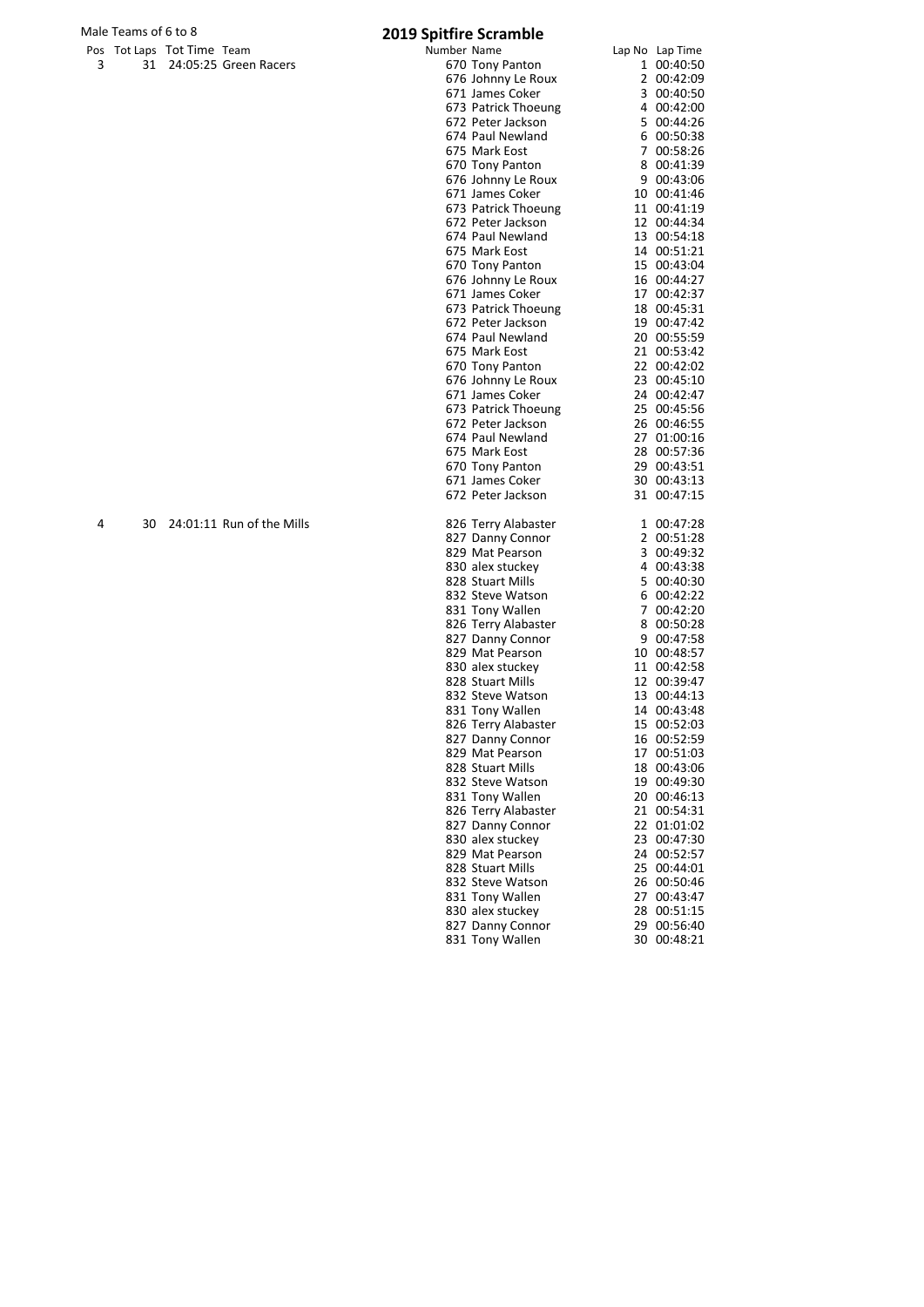## Male Teams of 6 to 8<br>
Pos Tot Laps Tot Time Team **1998** 2019 Spitfire Scramble

|  | POS TOLLADS TOLTHILE TEAM |                               |
|--|---------------------------|-------------------------------|
|  |                           | 28 23:47:28 The Zanzibastards |

|     |    |                                       | opitule occurriole   |                 |
|-----|----|---------------------------------------|----------------------|-----------------|
| Pos |    | Tot Laps Tot Time Team                | Number Name          | Lap No Lap Time |
| 5   | 28 | 23:47:28 The Zanzibastards            | 969 Alex Charraudeau | 1 00:40:17      |
|     |    |                                       | 973 Chris Wesley     | 2 00:42:59      |
|     |    |                                       | 974 Shane Wilmshurst | 3 00:46:17      |
|     |    |                                       | 975 Nick Wright      | 4 00:44:13      |
|     |    |                                       | 971 Josh Turner      | 5 00:55:28      |
|     |    |                                       | 972 David Voong      | 6 00:54:40      |
|     |    |                                       | 969 Alex Charraudeau | 7 00:42:55      |
|     |    |                                       | 973 Chris Wesley     | 8 00:45:21      |
|     |    |                                       | 974 Shane Wilmshurst | 9 00:46:32      |
|     |    |                                       | 975 Nick Wright      | 10 00:44:22     |
|     |    |                                       | 971 Josh Turner      | 11 00:54:27     |
|     |    |                                       | 972 David Voong      | 12 00:57:47     |
|     |    |                                       | 969 Alex Charraudeau | 13 00:45:48     |
|     |    |                                       | 973 Chris Wesley     | 14 00:49:13     |
|     |    |                                       | 974 Shane Wilmshurst | 15 00:54:54     |
|     |    |                                       | 975 Nick Wright      | 16 00:47:22     |
|     |    |                                       | 971 Josh Turner      | 17 01:07:43     |
|     |    |                                       | 972 David Voong      | 18 01:11:09     |
|     |    |                                       | 969 Alex Charraudeau | 19 00:52:07     |
|     |    |                                       | 973 Chris Wesley     | 20 00:48:06     |
|     |    |                                       | 974 Shane Wilmshurst | 21 00:52:10     |
|     |    |                                       | 975 Nick Wright      | 22 00:48:24     |
|     |    |                                       | 971 Josh Turner      | 23 01:05:03     |
|     |    |                                       | 972 David Voong      | 24 01:03:01     |
|     |    |                                       | 969 Alex Charraudeau | 25 00:43:31     |
|     |    |                                       | 973 Chris Wesley     | 26 00:47:01     |
|     |    |                                       | 974 Shane Wilmshurst | 27 00:47:39     |
|     |    |                                       | 975 Nick Wright      | 28 00:48:59     |
| 6   | 28 | 23:56:22 Havering Tri Wrecked Runners | 724 Mark Birrell     | 1 00:37:12      |
|     |    |                                       | 727 Paul Collins     | 2 00:51:59      |
|     |    |                                       | 726 Lee Skidmore     | 3 00:48:43      |
|     |    |                                       | 723 David Birrell    | 4 00:46:44      |
|     |    |                                       | 729 Geoff White      | 5 00:52:51      |
|     |    |                                       | 728 James Stubbs     | 6 00:44:58      |
|     |    |                                       | 725 Matt Laffan      | 7 00:49:47      |
|     |    |                                       | 724 Mark Birrell     | 8 00:38:09      |
|     |    |                                       | 727 Paul Collins     | 9 00:54:47      |
|     |    |                                       | 726 Lee Skidmore     | 10 00:48:14     |
|     |    |                                       | 723 David Birrell    | 11 00:48:10     |
|     |    |                                       | 729 Geoff White      | 12 00:56:06     |
|     |    |                                       | 728 James Stubbs     | 13 00:54:57     |
|     |    |                                       | 725 Matt Laffan      | 14 01:05:41     |
|     |    |                                       | 725 Matt Laffan      | 15 01:10:29     |
|     |    |                                       | 724 Mark Birrell     | 16 00:39:55     |
|     |    |                                       | 727 Paul Collins     | 17 00:55:28     |
|     |    |                                       | 726 Lee Skidmore     | 18 00:53:16     |
|     |    |                                       | 723 David Birrell    | 19 00:50:42     |
|     |    |                                       | 729 Geoff White      | 20 00:58:24     |
|     |    |                                       | 728 James Stubbs     | 21 00:59:14     |
|     |    |                                       | 724 Mark Birrell     | 22 00:40:35     |
|     |    |                                       | 727 Paul Collins     | 23 00:56:50     |
|     |    |                                       | 726 Lee Skidmore     | 24 00:54:55     |
|     |    |                                       | 723 David Birrell    | 25 00:48:49     |
|     |    |                                       | 729 Geoff White      | 26 00:57:22     |
|     |    |                                       | 728 James Stubbs     | 27 00:49:49     |
|     |    |                                       | 724 Mark Birrell     | 28 00:42:16     |
|     |    |                                       |                      |                 |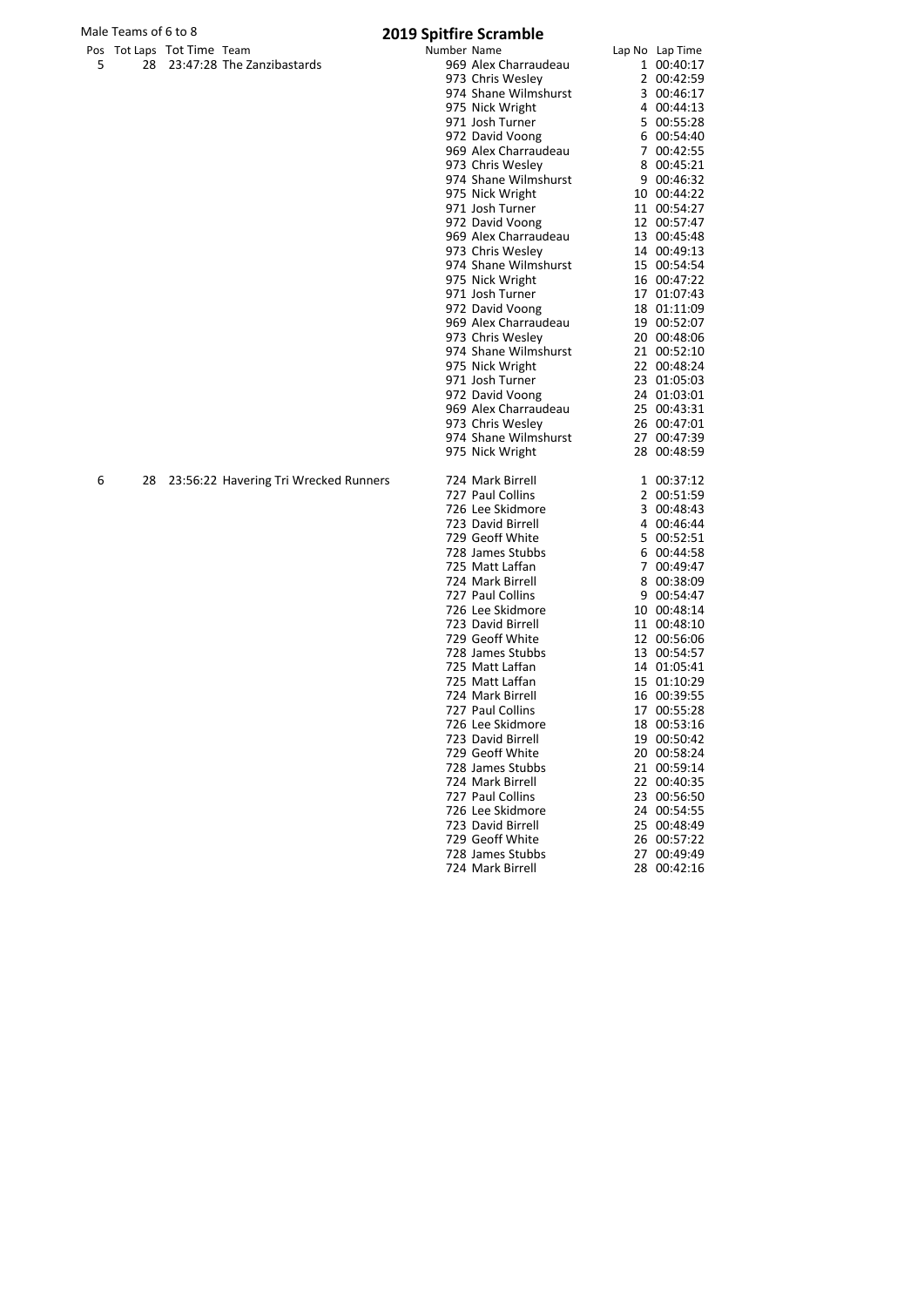## Male Teams of 6 to 8

|   | 1ale Teams of 6 to 8 |                            |                                     | 2019 Spitfire Scramble                        |                            |
|---|----------------------|----------------------------|-------------------------------------|-----------------------------------------------|----------------------------|
|   |                      | Pos Tot Laps Tot Time Team |                                     | Number Name                                   | Lap No Lap Time            |
| 7 |                      |                            | 28 24:56:30 Dads Army               | 446 Paul Smailes<br>447 Peter Waring          | 1 00:47:03<br>2 00:51:51   |
|   |                      |                            |                                     | 443 Chris Illingworth                         | 3 00:48:52                 |
|   |                      |                            |                                     | 445 Keith OBrien                              | 4 00:49:54                 |
|   |                      |                            |                                     | 442 Simon Harris                              | 5 00:46:06                 |
|   |                      |                            |                                     | 444 Dave Keeley                               | 6 00:50:51                 |
|   |                      |                            |                                     | 447 Peter Waring<br>446 Paul Smailes          | 7 00:54:00<br>8 00:45:31   |
|   |                      |                            |                                     | 443 Chris Illingworth                         | 9 00:51:58                 |
|   |                      |                            |                                     | 442 Simon Harris                              | 10 00:47:58                |
|   |                      |                            |                                     | 445 Keith OBrien                              | 11 00:53:04                |
|   |                      |                            |                                     | 446 Paul Smailes                              | 12 00:48:00                |
|   |                      |                            |                                     | 447 Peter Waring<br>443 Chris Illingworth     | 13 00:57:25<br>14 00:56:54 |
|   |                      |                            |                                     | 446 Paul Smailes                              | 15 00:54:20                |
|   |                      |                            |                                     | 446 Paul Smailes                              | 16 00:57:06                |
|   |                      |                            |                                     | 446 Paul Smailes                              | 17 00:59:39                |
|   |                      |                            |                                     | 447 Peter Waring                              | 18 00:59:50                |
|   |                      |                            |                                     | 443 Chris Illingworth                         | 19 00:58:34<br>20 00:58:36 |
|   |                      |                            |                                     | 444 Dave Keeley<br>445 Keith OBrien           | 21 00:53:06                |
|   |                      |                            |                                     | 446 Paul Smailes                              | 22 00:49:23                |
|   |                      |                            |                                     | 447 Peter Waring                              | 23 00:58:36                |
|   |                      |                            |                                     | 443 Chris Illingworth                         | 24 00:58:43                |
|   |                      |                            |                                     | 442 Simon Harris                              | 25 00:51:27                |
|   |                      |                            |                                     | 444 Dave Keeley<br>446 Paul Smailes           | 26 00:55:58<br>27 00:48:17 |
|   |                      |                            |                                     | 446 Paul Smailes                              | 28 01:03:28                |
| 8 | 27                   |                            | 24:41:46 522 Squadron               | 406 John Evetts                               | 1 00:45:43                 |
|   |                      |                            |                                     | 407 Tony Gray<br>408 Henry Monaghan           | 2 00:52:42<br>3 00:58:32   |
|   |                      |                            |                                     | 411 Brian Slade                               | 4 00:55:07                 |
|   |                      |                            |                                     | 410 Frank Schubert                            | 5 00:46:56                 |
|   |                      |                            |                                     | 413 Roger Winston                             | 6 01:03:01                 |
|   |                      |                            |                                     | 412 David Waite                               | 7 00:59:04                 |
|   |                      |                            |                                     | 406 John Evetts                               | 8 00:48:57                 |
|   |                      |                            |                                     | 407 Tony Gray<br>409 Jeff Fenton              | 9 00:54:21<br>10 00:44:08  |
|   |                      |                            |                                     | 408 Henry Monaghan                            | 11 00:57:52                |
|   |                      |                            |                                     | 411 Brian Slade                               | 12 00:56:07                |
|   |                      |                            |                                     | 410 Frank Schubert                            | 13 00:53:29                |
|   |                      |                            |                                     | 413 Roger Winston                             | 14 00:57:10                |
|   |                      |                            |                                     | 412 David Waite<br>409 Jeff Fenton            | 15 01:03:27<br>16 00:48:14 |
|   |                      |                            |                                     | 406 John Evetts                               | 17 00:51:08                |
|   |                      |                            |                                     | 407 Tony Gray                                 | 18 00:56:42                |
|   |                      |                            |                                     | 408 Henry Monaghan                            | 19 01:02:55                |
|   |                      |                            |                                     | 411 Brian Slade                               | 20 00:55:48                |
|   |                      |                            |                                     | 410 Frank Schubert<br>413 Roger Winston       | 21 00:50:02<br>22 00:55:43 |
|   |                      |                            |                                     | 412 David Waite                               | 23 01:03:28                |
|   |                      |                            |                                     | 409 Jeff Fenton                               | 24 00:44:58                |
|   |                      |                            |                                     | 406 John Evetts                               | 25 00:51:47                |
|   |                      |                            |                                     | 409 Jeff Fenton<br>406 John Evetts            | 26 00:48:15<br>27 01:16:10 |
|   |                      |                            |                                     |                                               |                            |
| 9 | 26                   |                            | 23:52:43 Havering Tri Sausage Party | 709 Spencer Littlechild<br>710 Emad El-Shafie | 1 00:53:01<br>2 00:38:03   |
|   |                      |                            |                                     | 714 Runner 714                                | 3 00:46:19                 |
|   |                      |                            |                                     | 712 Steve King                                | 4 00:44:33                 |
|   |                      |                            |                                     | 711 Wayne Bendid                              | 5 00:56:40                 |
|   |                      |                            |                                     | 709 Spencer Littlechild                       | 6 00:52:37                 |
|   |                      |                            |                                     | 710 Emad El-Shafie<br>714 Runner 714          | 7 00:41:39<br>8 00:48:50   |
|   |                      |                            |                                     | 712 Steve King                                | 9 00:48:07                 |
|   |                      |                            |                                     | 711 Wayne Bendid                              | 10 01:00:06                |
|   |                      |                            |                                     | 713 Richard Burling                           | 11 00:41:02                |
|   |                      |                            |                                     | 709 Spencer Littlechild                       | 12 00:52:53                |
|   |                      |                            |                                     | 710 Emad El-Shafie<br>714 Runner 714          | 13 00:44:47                |
|   |                      |                            |                                     | 712 Steve King                                | 14 00:53:38<br>15 00:50:52 |
|   |                      |                            |                                     | 711 Wayne Bendid                              | 16 00:48:49                |
|   |                      |                            |                                     | 709 Spencer Littlechild                       | 17 00:56:18                |
|   |                      |                            |                                     | 711 Wayne Bendid                              | 18 00:43:31                |
|   |                      |                            |                                     | 711 Wayne Bendid                              | 19 01:10:11                |
|   |                      |                            |                                     | 714 Runner 714<br>712 Steve King              | 20 00:55:26<br>21 00:51:46 |
|   |                      |                            |                                     | 712 Steve King                                | 22 02:04:03                |
|   |                      |                            |                                     | 711 Wayne Bendid                              | 23 01:30:27                |
|   |                      |                            |                                     | 712 Steve King                                | 24 00:57:08                |
|   |                      |                            |                                     | 709 Spencer Littlechild                       | 25 00:56:41                |
|   |                      |                            |                                     | 712 Steve King                                | 26 00:45:16                |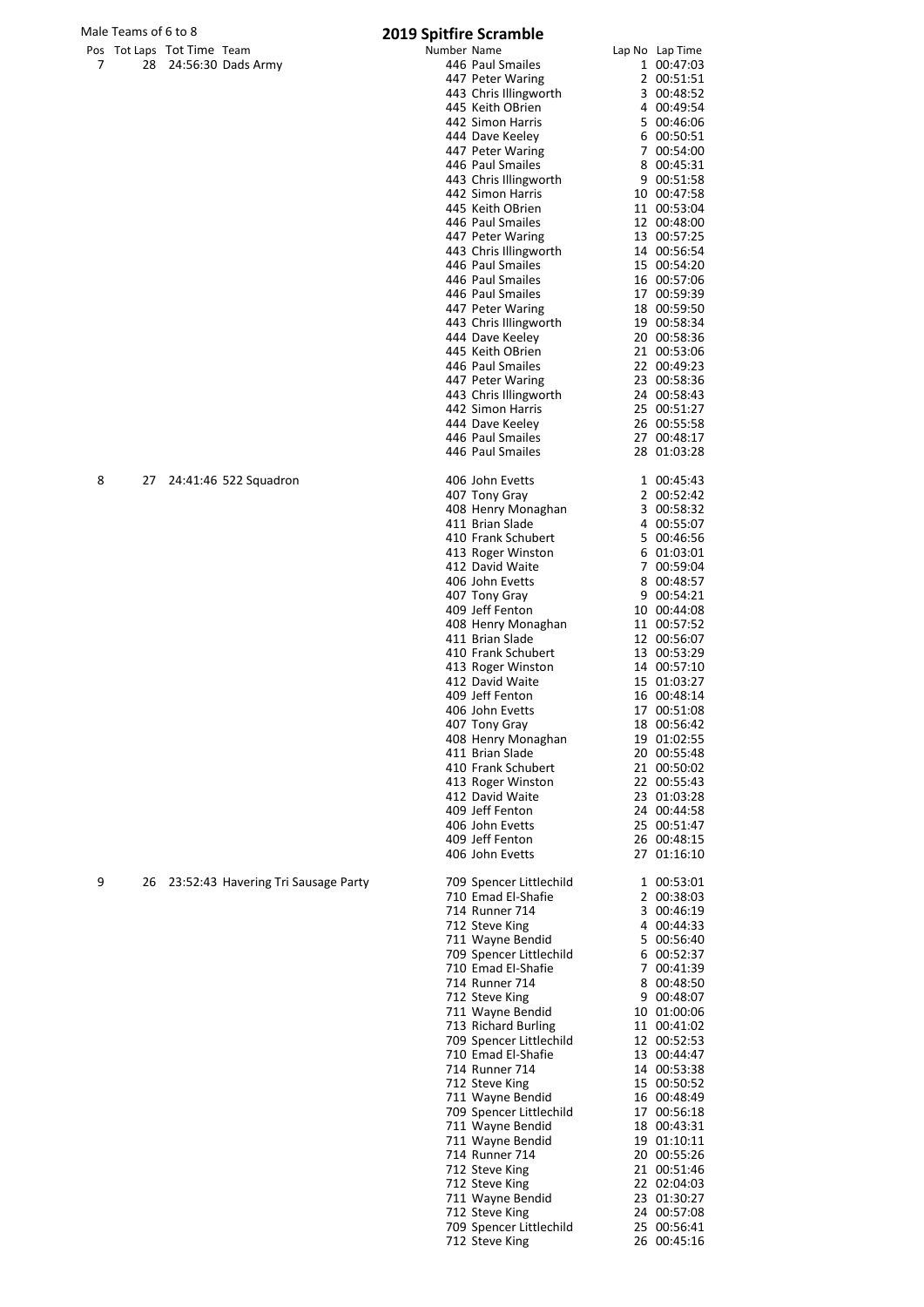|    | Male Teams of 6 to 8 |                            |                                          | <b>2019 Spitfire Scramble</b> |                                          |                            |
|----|----------------------|----------------------------|------------------------------------------|-------------------------------|------------------------------------------|----------------------------|
|    |                      | Pos Tot Laps Tot Time Team |                                          | Number Name                   |                                          | Lap No Lap Time            |
| 10 | 25                   |                            | 22:38:37 2 slow 2 win 2 stupid 2 give up |                               | 401 Nils Hollmann                        | 1 00:45:10                 |
|    |                      |                            |                                          |                               | 402 Michael Pegnall                      | 2 00:49:43<br>3 00:48:57   |
|    |                      |                            |                                          |                               | 404 Tony Woodgate<br>400 Lee Duggan      | 4 00:46:57                 |
|    |                      |                            |                                          |                               | 403 Tom Sargeant                         | 5 00:49:15                 |
|    |                      |                            |                                          |                               | 405 Robert Woodgate                      | 6 00:43:27                 |
|    |                      |                            |                                          |                               | 401 Nils Hollmann                        | 7 00:54:03                 |
|    |                      |                            |                                          |                               | 402 Michael Pegnall                      | 8 00:47:27                 |
|    |                      |                            |                                          |                               | 404 Tony Woodgate                        | 9 00:49:30                 |
|    |                      |                            |                                          |                               | 400 Lee Duggan                           | 10 00:46:24                |
|    |                      |                            |                                          |                               | 403 Tom Sargeant<br>405 Robert Woodgate  | 11 00:50:28<br>12 00:44:13 |
|    |                      |                            |                                          |                               | 401 Nils Hollmann                        | 13 01:03:06                |
|    |                      |                            |                                          |                               | 402 Michael Pegnall                      | 14 00:52:39                |
|    |                      |                            |                                          |                               | 404 Tony Woodgate                        | 15 00:56:05                |
|    |                      |                            |                                          |                               | 400 Lee Duggan                           | 16 00:50:31                |
|    |                      |                            |                                          |                               | 403 Tom Sargeant                         | 17 00:55:00                |
|    |                      |                            |                                          |                               | 405 Robert Woodgate<br>401 Nils Hollmann | 18 00:46:36<br>19 01:07:46 |
|    |                      |                            |                                          |                               | 402 Michael Pegnall                      | 20 00:55:56                |
|    |                      |                            |                                          |                               | 404 Tony Woodgate                        | 21 00:59:28                |
|    |                      |                            |                                          |                               | 400 Lee Duggan                           | 22 00:53:32                |
|    |                      |                            |                                          |                               | 403 Tom Sargeant                         | 23 01:01:49                |
|    |                      |                            |                                          |                               | 405 Robert Woodgate                      | 24 01:21:43                |
|    |                      |                            |                                          |                               | 401 Nils Hollmann                        | 25 01:18:52                |
| 11 | 25                   |                            | 23:56:14 Elm Park Bombers 2              |                               | 578 Danny McEvoy                         | 1 00:41:48                 |
|    |                      |                            |                                          |                               | 580 Daniel Scott<br>584 John Delander    | 2 00:46:49<br>3 00:51:11   |
|    |                      |                            |                                          |                               | 582 Andy Lynch                           | 4 00:48:29                 |
|    |                      |                            |                                          |                               | 581 Lee Smith                            | 5 01:04:21                 |
|    |                      |                            |                                          |                               | 583 Tori Grigg                           | 6 01:23:00                 |
|    |                      |                            |                                          |                               | 579 David Brooks                         | 7 00:59:00                 |
|    |                      |                            |                                          |                               | 578 Danny McEvoy                         | 8 00:44:15                 |
|    |                      |                            |                                          |                               | 580 Daniel Scott<br>584 John Delander    | 9 00:49:45                 |
|    |                      |                            |                                          |                               | 582 Andy Lynch                           | 10 00:53:54<br>11 00:49:42 |
|    |                      |                            |                                          |                               | 581 Lee Smith                            | 12 01:08:16                |
|    |                      |                            |                                          |                               | 583 Tori Grigg                           | 13 01:20:14                |
|    |                      |                            |                                          |                               | 579 David Brooks                         | 14 01:09:48                |
|    |                      |                            |                                          |                               | 578 Danny McEvoy                         | 15 00:47:24                |
|    |                      |                            |                                          |                               | 580 Daniel Scott                         | 16 00:57:58                |
|    |                      |                            |                                          |                               | 584 John Delander                        | 17 01:02:11                |
|    |                      |                            |                                          |                               | 582 Andy Lynch<br>581 Lee Smith          | 18 00:51:11<br>19 01:17:35 |
|    |                      |                            |                                          |                               | 579 David Brooks                         | 20 01:15:47                |
|    |                      |                            |                                          |                               | 578 Danny McEvoy                         | 21 00:52:44                |
|    |                      |                            |                                          |                               | 580 Daniel Scott                         | 22 00:57:07                |
|    |                      |                            |                                          |                               | 583 Tori Grigg                           | 23 00:36:43                |
|    |                      |                            |                                          |                               | 582 Andy Lynch<br>584 John Delander      | 24 00:51:37<br>25 00:55:25 |
|    |                      |                            |                                          |                               |                                          |                            |
| 12 | 25                   |                            | 24:19:22 Brookings Boys                  |                               | 495 Adam Bailey<br>497 Stephen Gosnell   | 1 00:45:48                 |
|    |                      |                            |                                          |                               | 498 Gary Haines                          | 2 01:01:38<br>3 00:44:27   |
|    |                      |                            |                                          |                               | 495 Adam Bailey                          | 4 00:48:40                 |
|    |                      |                            |                                          |                               | 497 Stephen Gosnell                      | 5 01:14:58                 |
|    |                      |                            |                                          |                               | 499 Rene Moret                           | 6 00:54:41                 |
|    |                      |                            |                                          |                               | 496 Gary Brooking                        | 7 00:52:33                 |
|    |                      |                            |                                          |                               | 495 Adam Bailey                          | 8 00:52:36                 |
|    |                      |                            |                                          |                               | 500 Peter Haines                         | 9 00:51:32                 |
|    |                      |                            |                                          |                               | 498 Gary Haines<br>499 Rene Moret        | 10 00:48:19<br>11 00:48:27 |
|    |                      |                            |                                          |                               | 496 Gary Brooking                        | 12 00:56:59                |
|    |                      |                            |                                          |                               | 500 Peter Haines                         | 13 00:52:52                |
|    |                      |                            |                                          |                               | 498 Gary Haines                          | 14 00:51:38                |

498 Gary Haines 14 00:51:38<br>499 Rene Moret 15 01:00:04 499 Rene Moret 15 01:00:04<br>496 Gary Brooking 16 01:07:51 496 Gary Brooking 16 01:07:51<br>500 Peter Haines 17 00:56:20 500 Peter Haines 17 00:56:20<br>498 Gary Haines 18 00:53:21 498 Gary Haines 18 00:53:21<br>496 Gary Brooking 19 01:09:10 496 Gary Brooking 19 01:09:10<br>19 01:09:10<br>500 Peter Haines 20 00:58:51 500 Peter Haines 20 00:58:51 499 Rene Moret 21 00:49:25<br>497 Stephen Gosnell 22 01:19:50 497 Stephen Gosnell 22 01:19:50<br>498 Gary Haines 23 00:49:30 498 Gary Haines 23 00:49:30<br>496 Gary Brooking 24 01:14:37 496 Gary Brooking 24 01:14:37<br>497 Stephen Gosnell 25 01:35:15

497 Stephen Gosnell